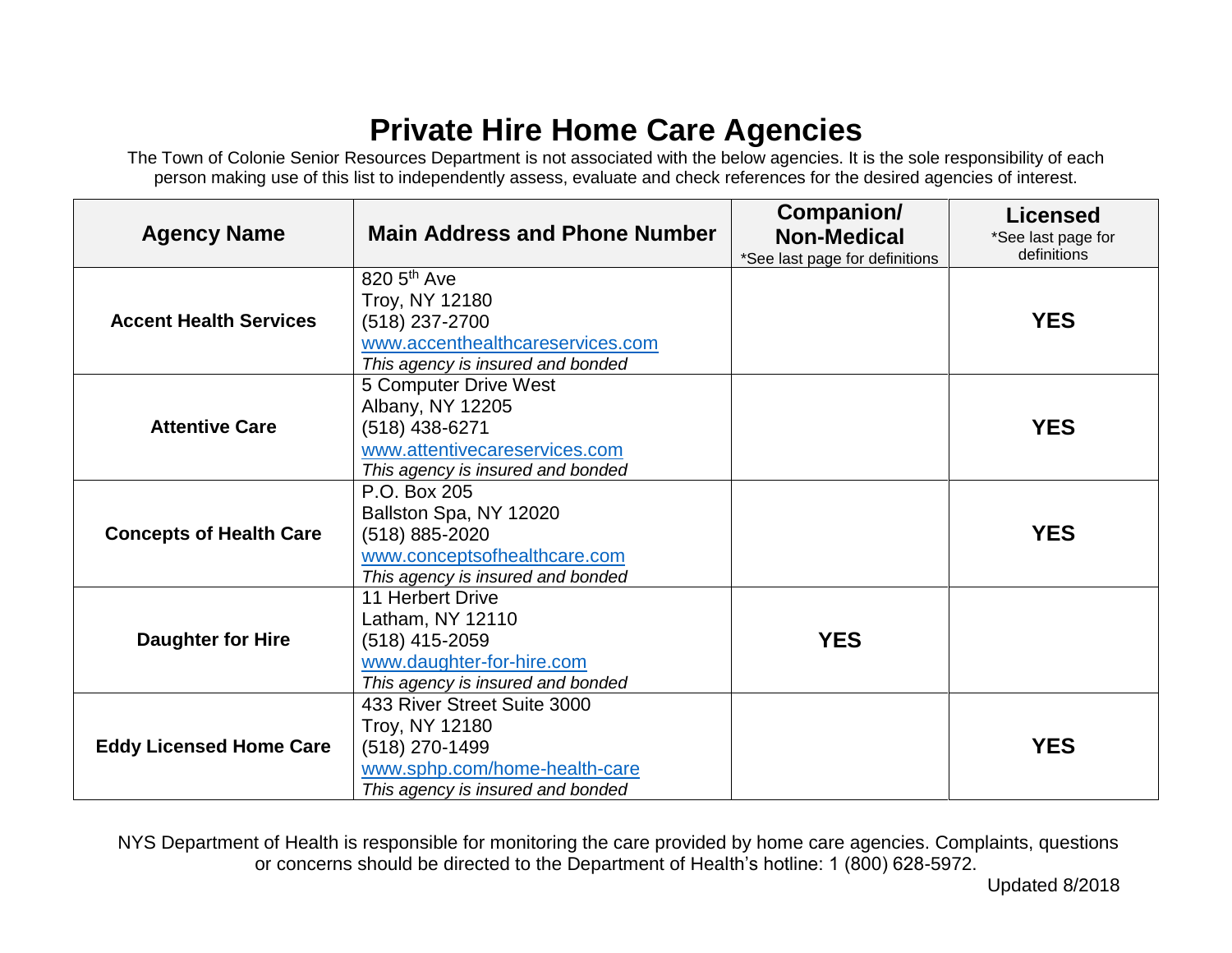| <b>Agency Name</b>                                                         | <b>Main Address and Phone Number</b>                                                                                                      | Companion/<br><b>Non-Medical</b><br>*See last page for definitions | <b>Licensed</b><br>*See last page for<br>definitions |
|----------------------------------------------------------------------------|-------------------------------------------------------------------------------------------------------------------------------------------|--------------------------------------------------------------------|------------------------------------------------------|
| <b>Eddy Senior Care</b>                                                    | 504 State Street<br>Schenectady, NY 12305<br>(518) 382-3290<br>www.sphp.com/pace<br>This agency is insured and bonded                     |                                                                    | <b>YES</b>                                           |
| <b>HomeInstead Senior Care</b>                                             | 1 Rapp Road Suite B<br>Albany, NY 12203<br>(518) 437-0014<br>www.homeinstead.com/244<br>This agency is insured and bonded                 | <b>YES</b>                                                         |                                                      |
| <b>Independent Seniors</b><br>"Junior seniors assisting Senior<br>seniors" | P.O. Box 76<br>Clifton Park, NY 12065<br>(518) 982-1188 ext 101<br>www.independent-seniors.com<br>This agency is insured and bonded       | <b>YES</b>                                                         |                                                      |
| <b>Interim Health Care</b>                                                 | 1735 Central Ave<br>Albany, NY 12205<br>(518) 452-3655<br>www.interimhealthcare.com/neny/home<br>This agency is insured and bonded        |                                                                    | <b>YES</b>                                           |
| <b>Kingsway Home Care</b>                                                  | 321 Kings Road C-5<br>Schenectady, NY 12304<br>(518) 382-8187<br>www.kingswaycommunity.com/home-care<br>This agency is insured and bonded |                                                                    | <b>YES</b>                                           |
| <b>Living Resources Home Care</b>                                          | 300 Washington Ave Ext<br>Albany, NY 12203<br>(518) 867-8777<br>www.livingresources.org<br>This agency is insured and bonded              |                                                                    | <b>YES</b>                                           |

NYS Department of Health is responsible for monitoring the care provided by home care agencies. Complaints, questions or concerns should be directed to the Department of Health's hotline: 1 (800) 628-5972.